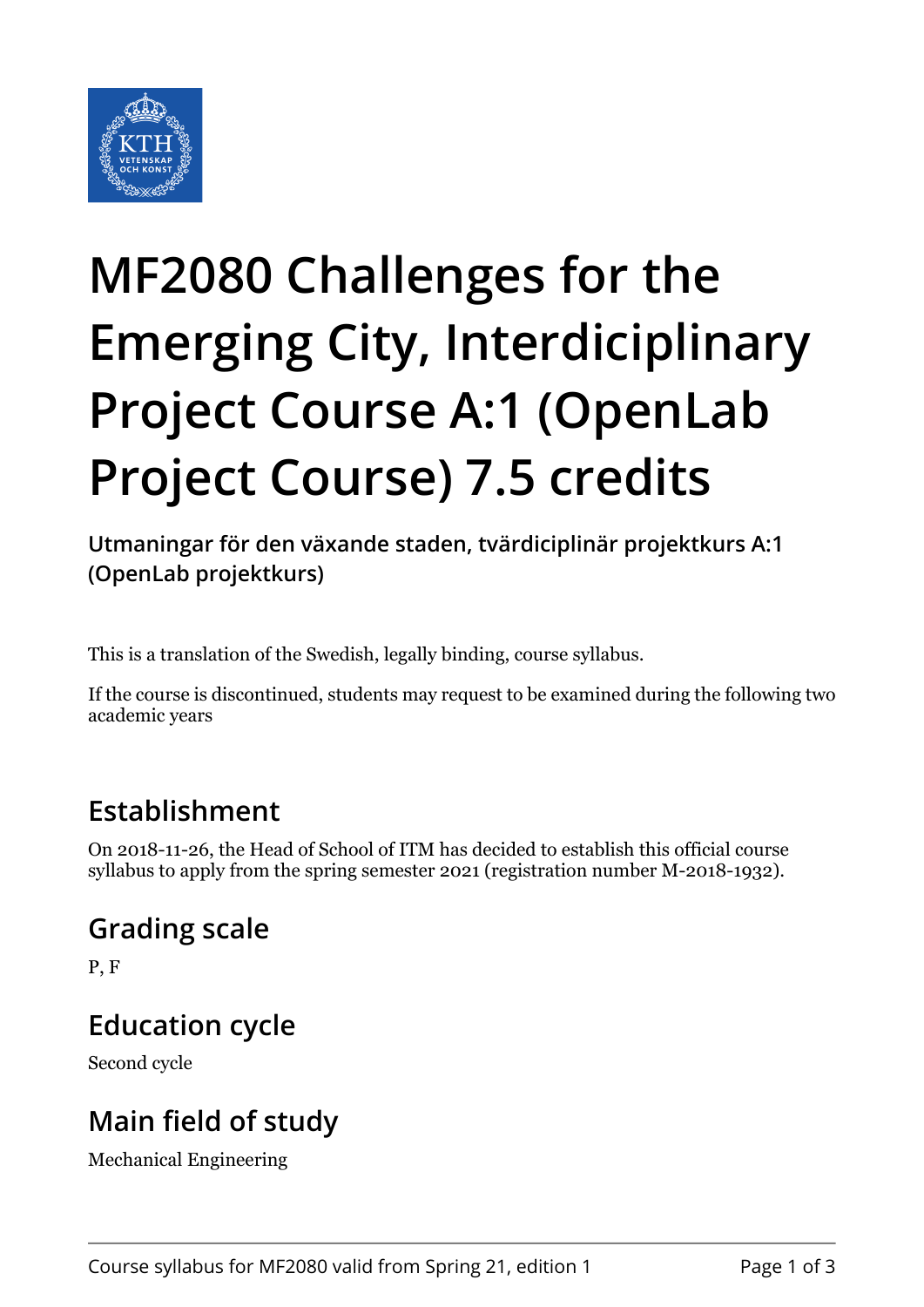## **Language of instruction**

The language of instruction is specified in the course offering information in the course catalogue.

#### **Intended learning outcomes**

On completion of the course, the student should be able to:

- Identify, analyse and present context and target group
- Relate scientific perspectives to different practices
- Develop, plan and evaluate new innovation ideas
- Apply interactive and creative work and design methodology
- Visualise and shape early phase of innovation project through sketches and prototypes
- Identify and analyse complex phenomena and present new innovation ideas that can be developed and implemented to be of lasting use and value for a specific target group
- Design an organisation for multidisciplinary project co-operation
- Handle problems that are incompletely specified by making reasonable assumptions
- Be able to communicate orally and in writing:
- 1. Different aspects of cooperation and innovation, reflections on your own behaviour in work groups and relate it to the work group's dynamics
- 2. Problem definition, idea and the concept delivery vis-à-vis non-specialists outside the own subject
- 3. Applied work process and implemented results to the project provider and other external interested parties

#### **Course contents**

The course aims to give student possibility to design innovative and user adapted proposals vis-à-vis an external employer. Student should be given the opportunity to develop and evaluate new ideas for innovations that can be implemented to create lasting use and value for a specific target group. In projects, the students learn to identify, organise, design and evaluate innovation work. Through knowledge and practices from different knowledge fields and scientific perspectives, the students learn about idea and business development, user involvement, cooperation and operational planning. The students are also given tools to apply interactive and creative work and design methodology to be able to handle incomplete given problems while still making reasonable and independent assumptions.

## **Specific prerequisites**

Completed courses of 180 credits in the main area of the education or equivalent.

## **Examination**